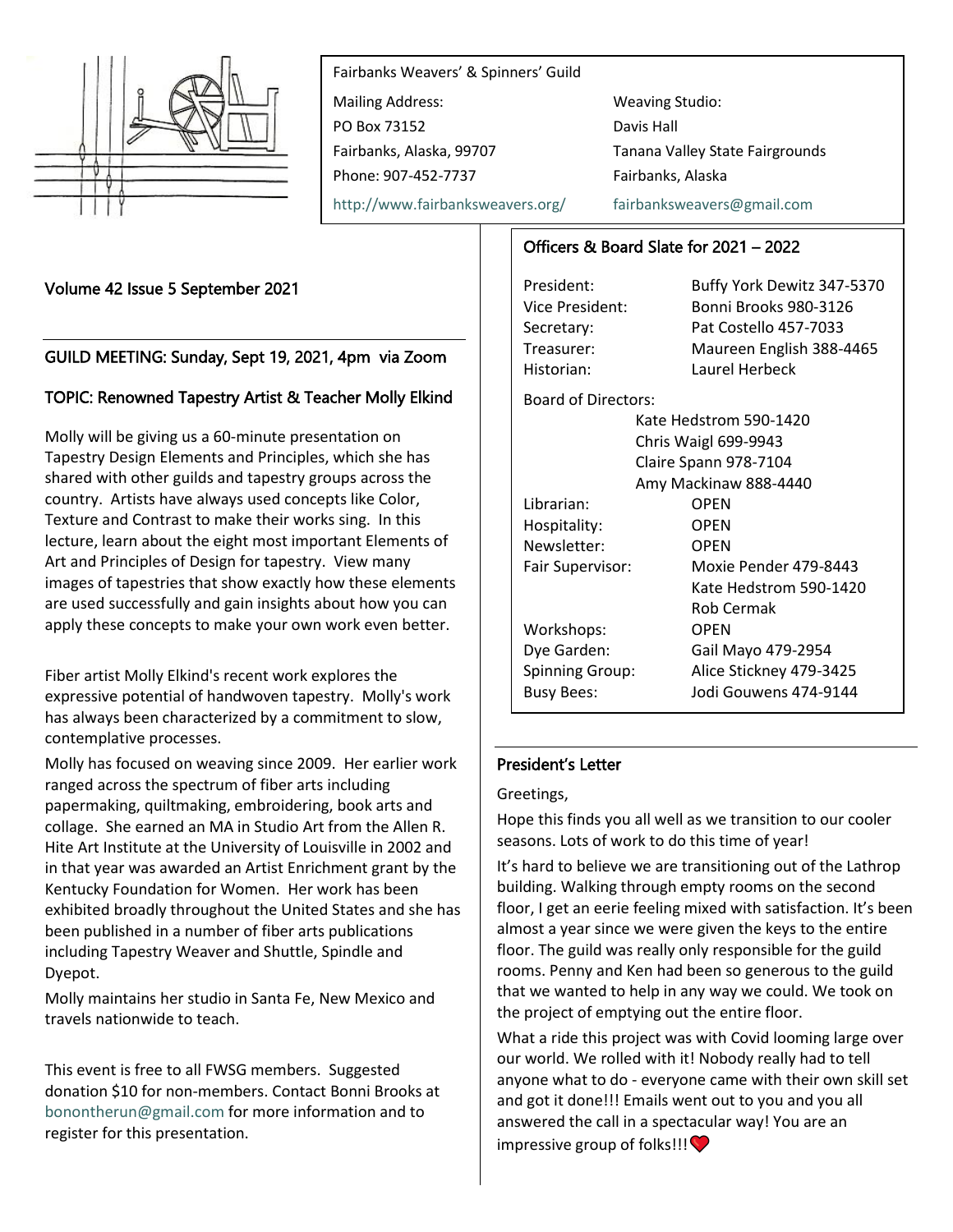As we close one door, another door opens. We signed a lease to rent a shared space at the Lions Club Davis Hall on the fairgrounds. We're excited to begin offering educational and social programs in our new space. The Education Visioning group will meet this week - I believe they are really motivated to begin educational offerings. Stay tuned. Congratulations to All on a job well done!

That's all for now......... Buffy

## Tanana Valley State Fair 2021

Grand Champion: Bonni Brooks, for her absolutely stunning musk ox tapestry, *Lucy*.

Junior Grand Champion: Hazel Sutton, for her lovely ecoprinted scarf.

Bonni's tapestry also won the Adult People's choice award and there was a three-way tie for the Junior People's choice award between Hazel Sutton's scarf, Tempest Dooley's woven rug and Daria Mantei's woven leash.

Qiviut Scarf Raffle Winner: Pat Costello

Although fair entries were down a bit this year, the entries we received were of generally high quality. An exceptionally special entry was a felted doll of Penny made by Lilli Bond.

The raffle brought in \$685 and with all the wonderful items gathered from the studio, the Silent Auction was another huge success bringing in \$255 for the items that were all hand-selected by Rob and Kate.

A special thanks to Kate Hedstrom and Rob Cermak, all the judges and booth sitters and everyone who helped set up the booth. In case you weren't able to make it to the fair this year, here's what our booth looked like:



### New Studio Space

After much research, deliberation, and input from guild members (remember those surveys?), the board decided to sign a lease to rent space at the Lion's Club at the fairgrounds. The building is right across from Badger Hall, has plenty of parking, including close up for easy access, and the main area is almost twice the size of the 2 studio rooms in the Lathrop building.

We will be sharing this space, but based on the amount of time the previous studio was actually used for guild activities, sharing will not be a problem. So, if you have any ideas for classes, workshops, or other special events, let us know. Feel free to email any ideas or information about any classes or workshops you might like to teach to [fairbanksweavers@gmail.com](mailto:fairbanksweavers@gmail.com) and someone will be in touch with you soon!

The space at **Davis Hall**:



Thank you all for your patience over the past year and thank you in advance for helping keep our guild active!

### **Special Note**

We will be requiring masks, social distancing and limits on class/group sizes to conform with CDC guidelines regarding Covid-19. Requirements may change as those guidelines change.